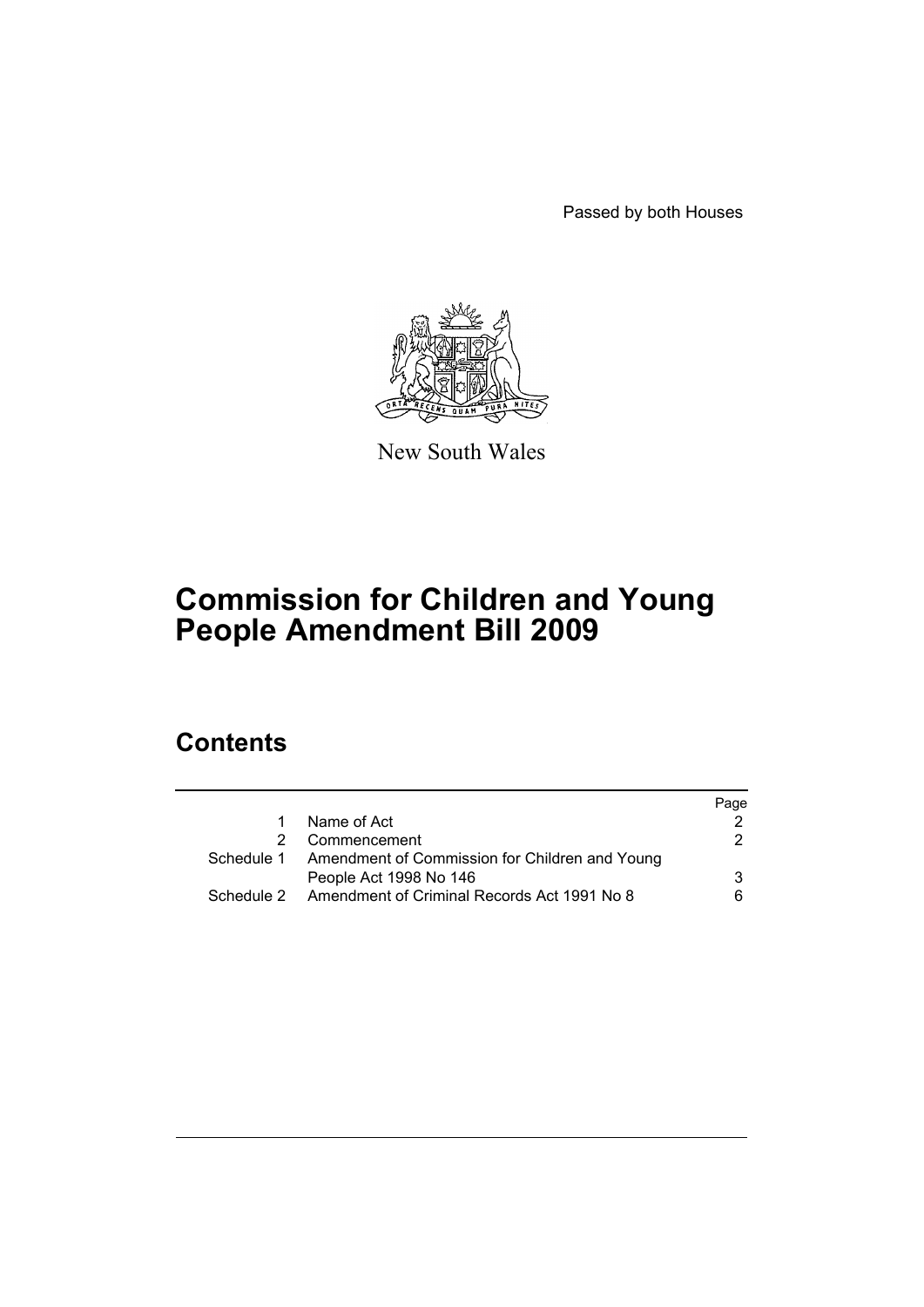*I certify that this public bill, which originated in the Legislative Assembly, has finally passed the Legislative Council and the Legislative Assembly of New South Wales.*

> *Clerk of the Legislative Assembly. Legislative Assembly, Sydney, , 2009*



New South Wales

## **Commission for Children and Young People Amendment Bill 2009**

Act No , 2009

An Act to amend the *Commission for Children and Young People Act 1998* and the *Criminal Records Act 1991* with respect to the disclosure of information relating to criminal history; and for other purposes.

*I have examined this bill and find it to correspond in all respects with the bill as finally passed by both Houses.*

*Assistant Speaker of the Legislative Assembly.*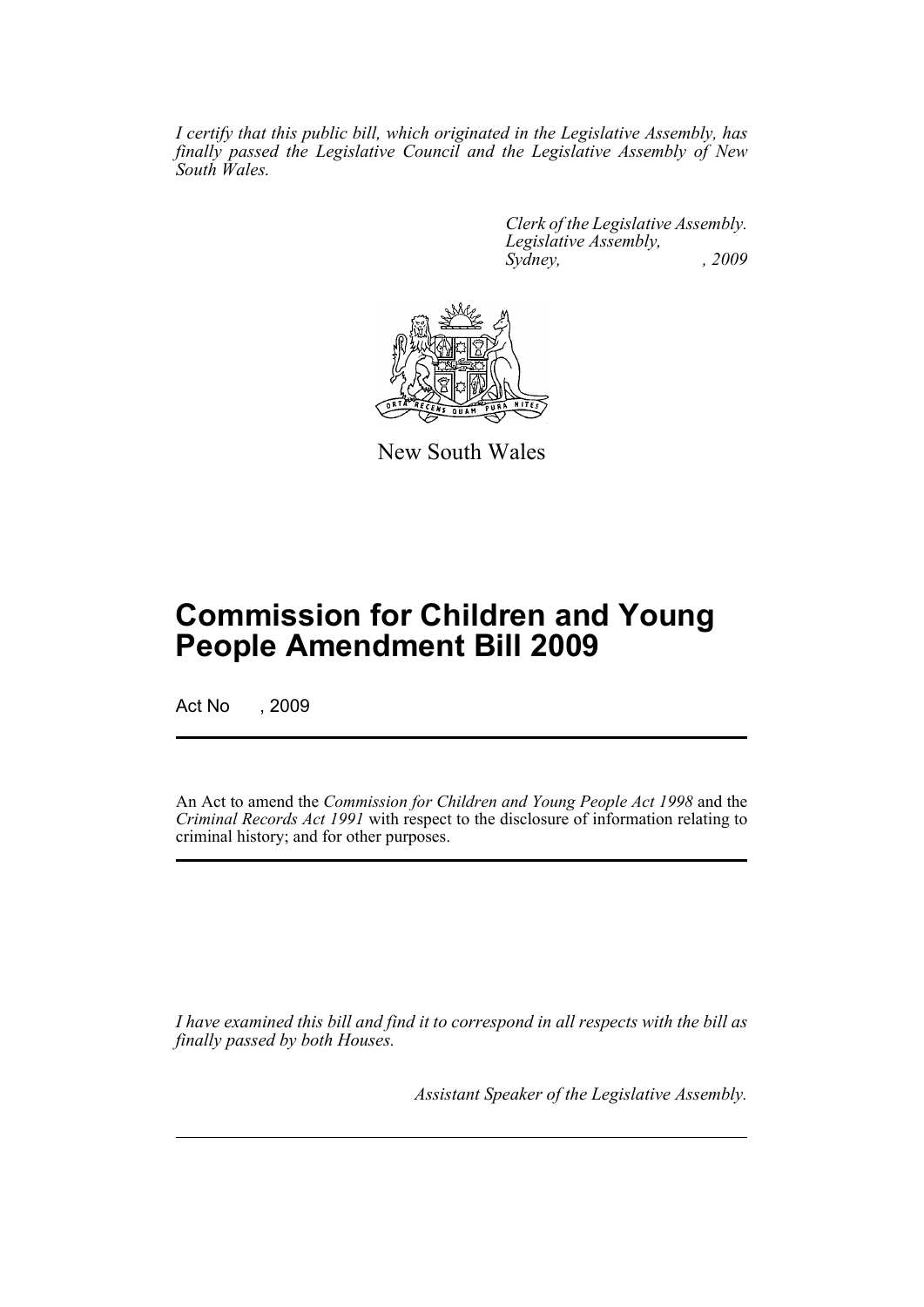#### <span id="page-2-0"></span>**The Legislature of New South Wales enacts:**

#### **1 Name of Act**

This Act is the *Commission for Children and Young People Amendment Act 2009*.

#### <span id="page-2-1"></span>**2 Commencement**

This Act commences on a day or days to be appointed by proclamation.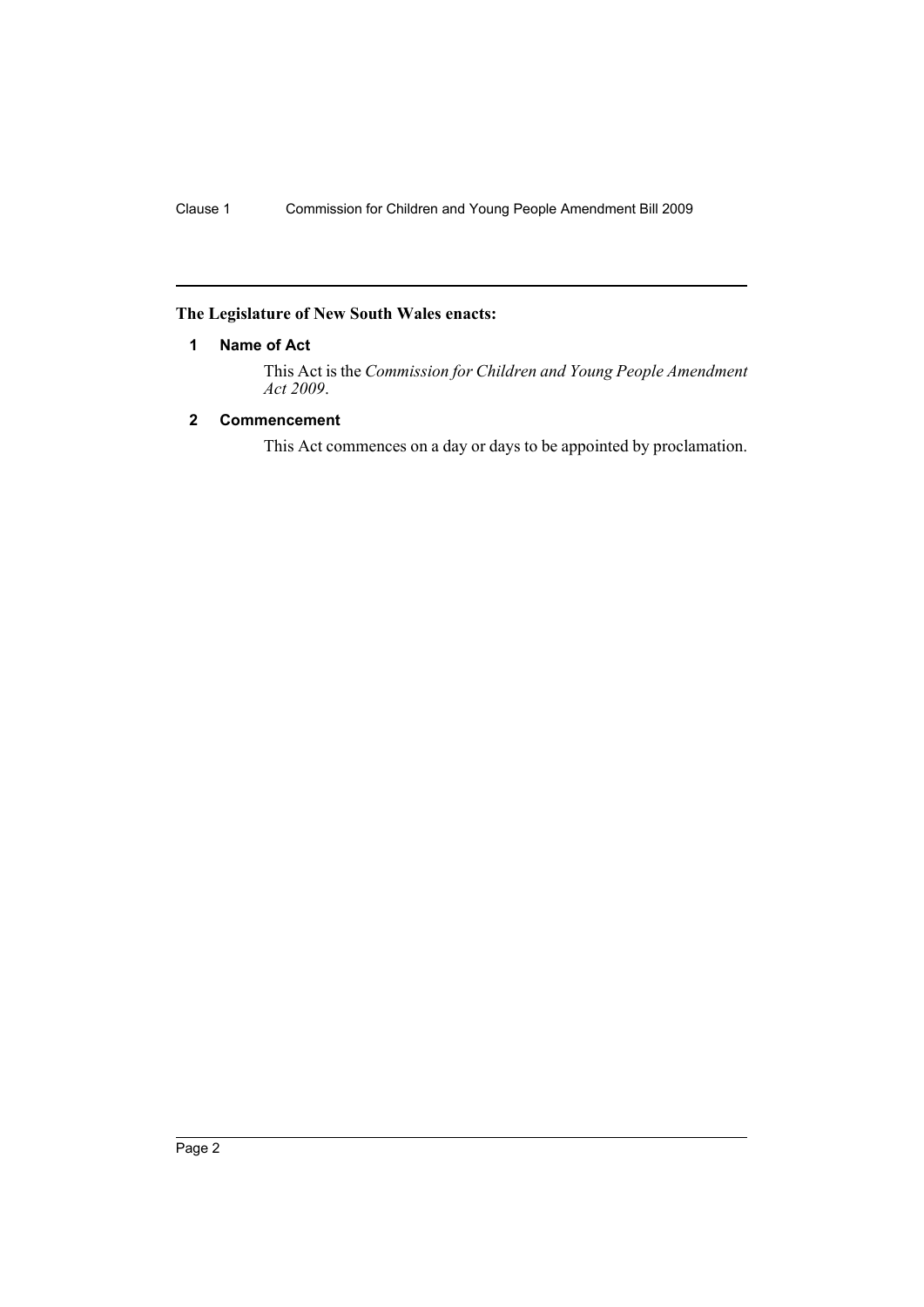Amendment of Commission for Children and Young People Act 1998 No 146 Schedule 1

### <span id="page-3-0"></span>**Schedule 1 Amendment of Commission for Children and Young People Act 1998 No 146**

**[1] Section 15 Referral of matters to police and other investigative agencies**

Omit "Department of Community Services" from section 15 (2). Insert instead "Department of Human Services".

#### **[2] Section 15A Reports under Children and Young Persons (Care and Protection) Act 1998**

Omit "Department of Community Services" from section 15A (1). Insert instead "Department of Human Services".

#### **[3] Section 33 Definitions**

Omit "Department of Community Services" from section 33 (3). Insert instead "Department of Human Services".

#### **[4] Section 38 Notification of information relating to relevant criminal records or other orders**

Omit "Police Service" from section 38 (1). Insert instead "NSW Police Force".

#### **[5] Section 38 (5)**

Omit the subsection.

#### **[6] Section 38A**

Insert after section 38:

#### **38A Notification of information relating to criminal history for interstate child-related employment screening**

- (1) The Commissioner of Police may disclose (or arrange for a member of the NSW Police Force to disclose) information relating to any criminal history of persons to the following persons for the purposes of interstate child-related employment screening:
	- (a) CrimTrac,
	- (b) a police force or service of the Commonwealth or another State or Territory,
	- (c) an approved interstate screening agency.
- (2) A person to whom information is disclosed under subsection (1) may disclose that information to an approved interstate screening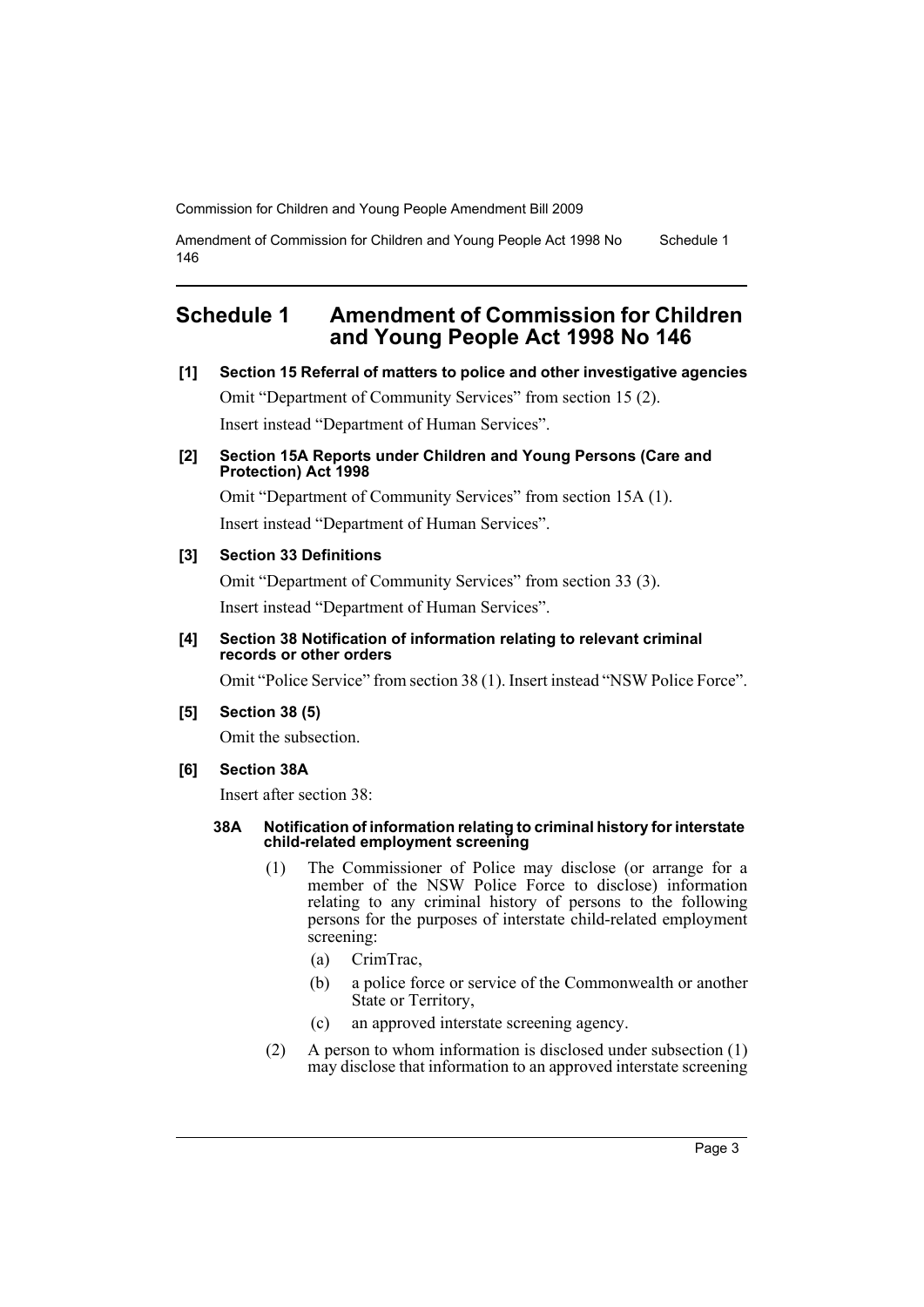Schedule 1 Amendment of Commission for Children and Young People Act 1998 No 146

> agency for the purposes of interstate child-related employment screening undertaken by the agency.

- (3) The Commissioner of Police may disclose (or arrange for a member of the NSW Police Force to disclose) to an approved interstate screening agency, at the request of the agency, information relating to the circumstances of an offence or alleged offence disclosed under this section for the purposes of interstate child-related employment screening.
- (4) Subsection (3) applies:
	- (a) for the period of 12 months after the commencement of this section, or
	- (b) for such further period or periods as may be prescribed by the regulations.
- (5) Information that may be disclosed under this section includes:
	- (a) information relating to convictions, including spent convictions, quashed convictions and offences for which a pardon has been given, despite anything to the contrary in the *Criminal Records Act 1991*,
	- (b) information relating to criminal charges, whether heard or not heard, proven, dismissed, withdrawn or discharged,
	- (c) information relating to offences, despite anything to the contrary in section 579 of the *Crimes Act 1900*.
- (6) This section does not limit the persons to whom, or the circumstances in which, information relating to the criminal history, including the criminal record of persons, may be disclosed apart from this Act.
- (7) In this section:

*approved interstate screening agency* means:

- (a) a person or body prescribed by the regulations, or
- (b) a body that is authorised under a law of the Commonwealth, another State or a Territory to conduct interstate child-related employment screening and is approved by the Minister for the purposes of this section.

*interstate child-related employment screening* means using information about persons who work, or seek to work with children, in a way that is authorised or required under a law of the Commonwealth, another State or a Territory, for the purpose of estimating the risk to the safety of children posed by any such person if working with children.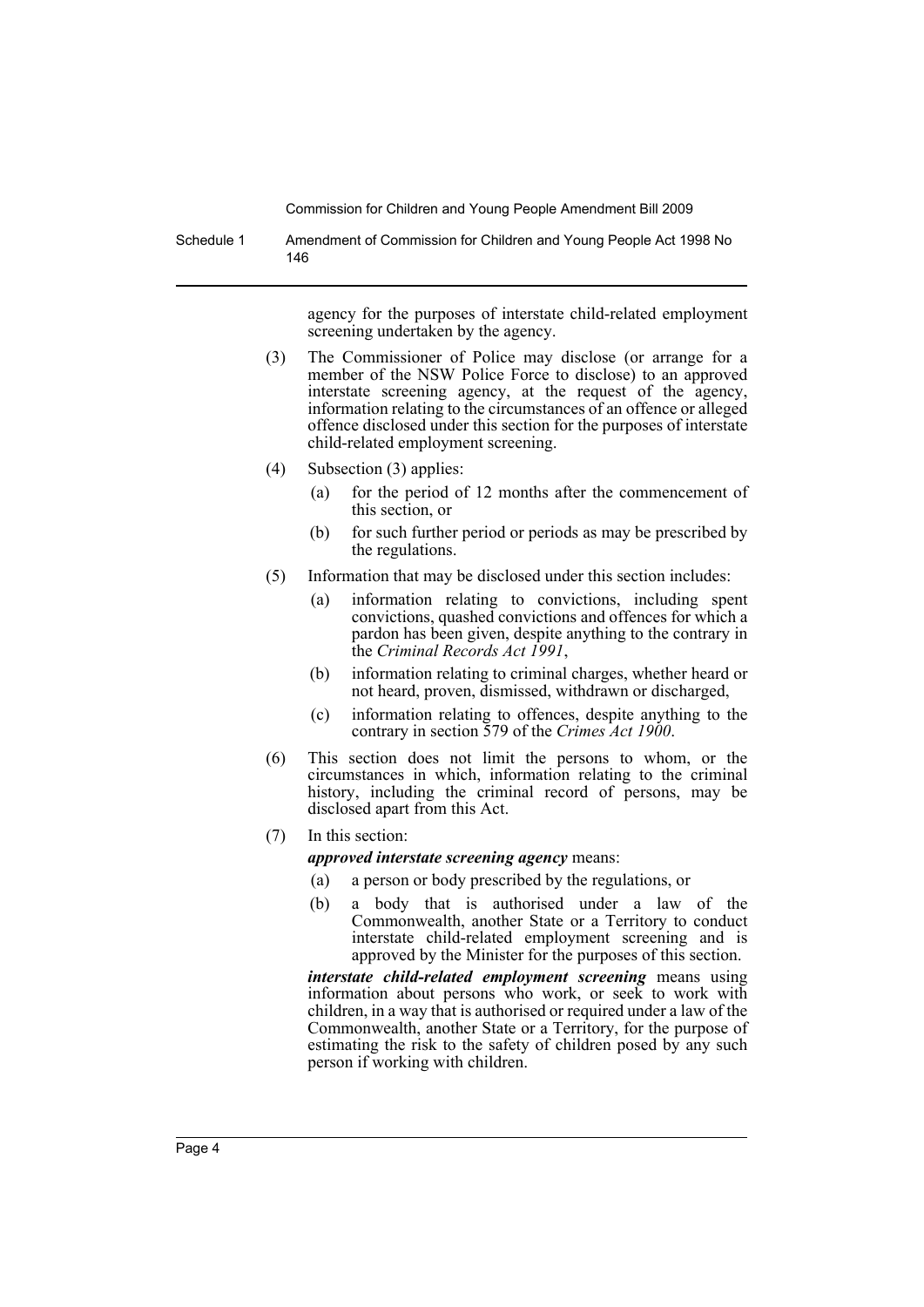Amendment of Commission for Children and Young People Act 1998 No 146 Schedule 1

#### **[7] Section 44 Effect of Division on other rights and procedures**

Insert "or interstate child-related employment screening (as referred to in section 38A)" after "Background checking" in section 44 (1).

#### **[8] Section 45C Composition of the Team**

Omit "Department of Community Services" from section 45C (2) (a). Insert instead "Department of Human Services".

#### **[9] Section 45C (2) (e)–(g)**

Omit the paragraphs. Insert instead:

- (e) the Department of Justice and Attorney General,
- (f) the Office of the NSW State Coroner, within the Department of Justice and Attorney General,
- (g) Ageing, Disability and Home Care, within the Department of Human Services.

#### **[10] Section 45U Confidentiality of information**

Omit "Community Services" from section 45U (1) (c) (ii). Insert instead "Human Services".

#### **[11] Schedule 3 Savings, transitional and other provisions**

Insert at the end of clause 1 (1):

*Commission for Children and Young People Amendment Act 2009*